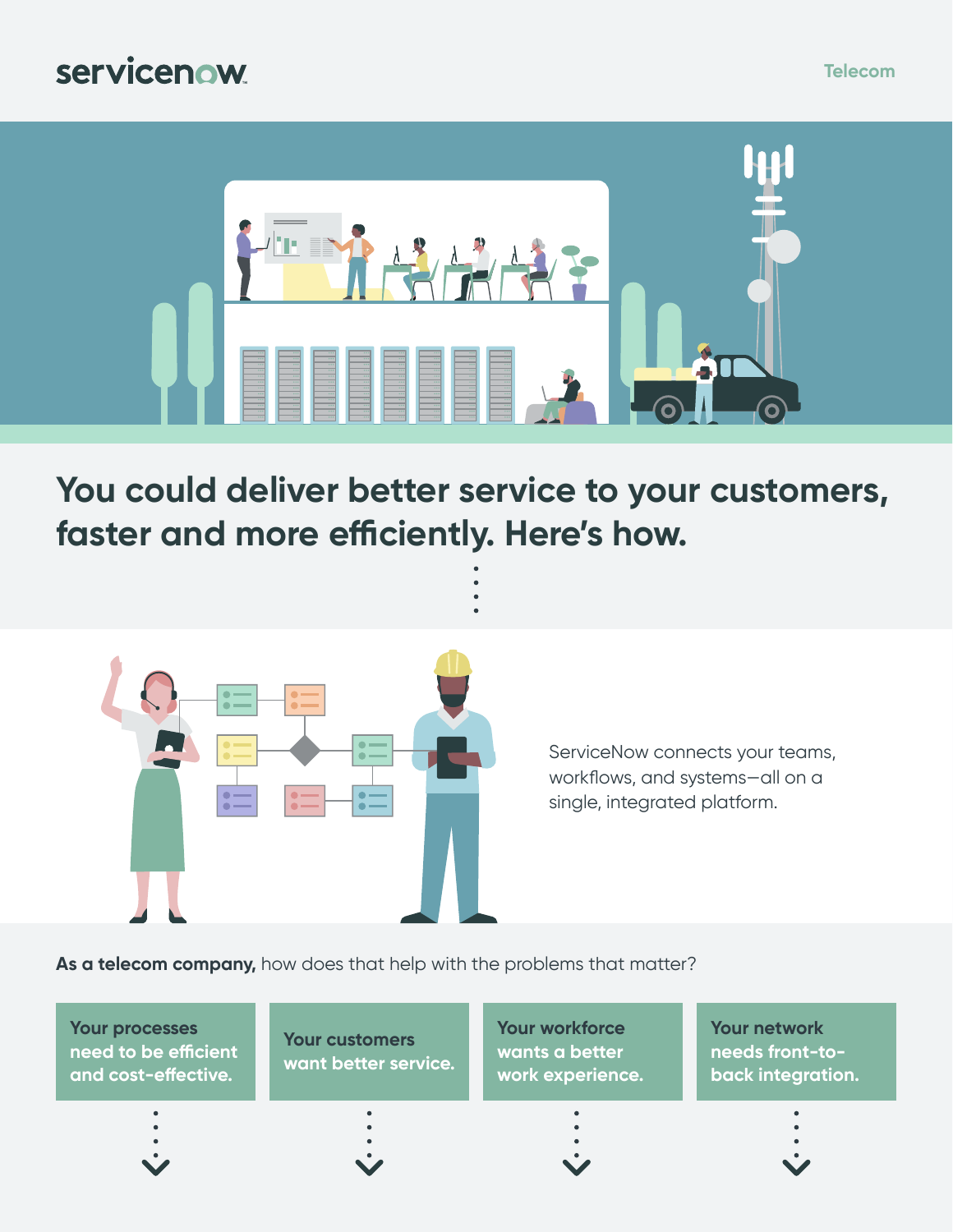# <span id="page-1-0"></span>**Your processes need to be efficient and cost-effective.**

**For example:** Outdated manual processes slow your ability to identify and resolve service issues.



are mis-allocated, and trucks rolls happen when they're not needed. **But now**



**With an agile, interconnected work environment, you can detect issues, run impact analysis, automate ticket creation, and resolve issues without the customer even being aware.**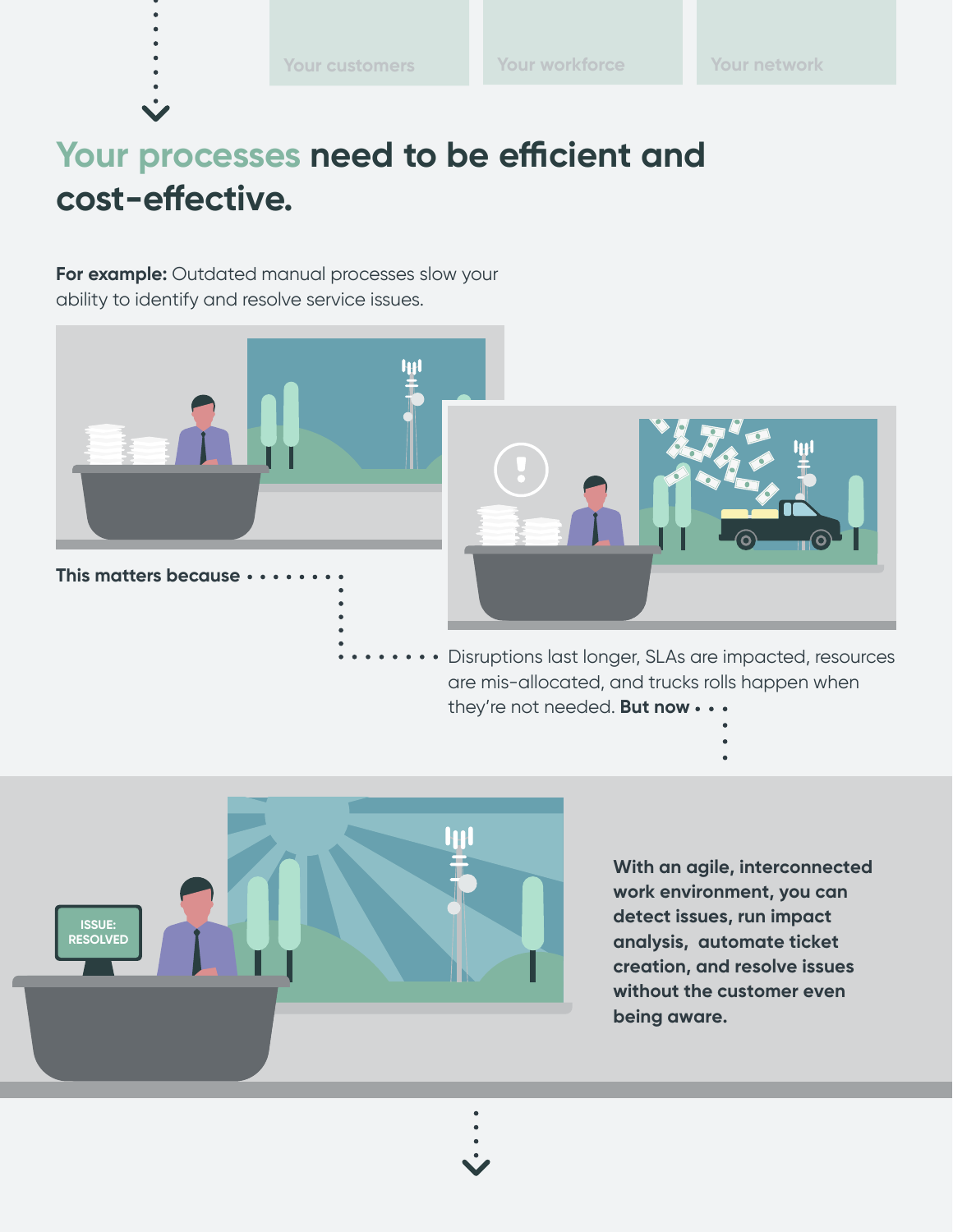### <span id="page-2-0"></span>**Your customers want better service.**

**For example:** Customers are frustrated by the experience of calling customer care during service disruptions.



**This matters because**



Your customers rely on connectivity. Any disruption has a direct impact on their bottom line. If they have to struggle to get clear answers from your customer care team—or even, sometimes, just to get through the customer relationship suffers. **But now**

- 
- 

**With proactive customer engagement you can inform your customers what's happening before they even call. Keep them updated. Even let them monitor the situation themselves. Result: reduced call volume and happier customers.**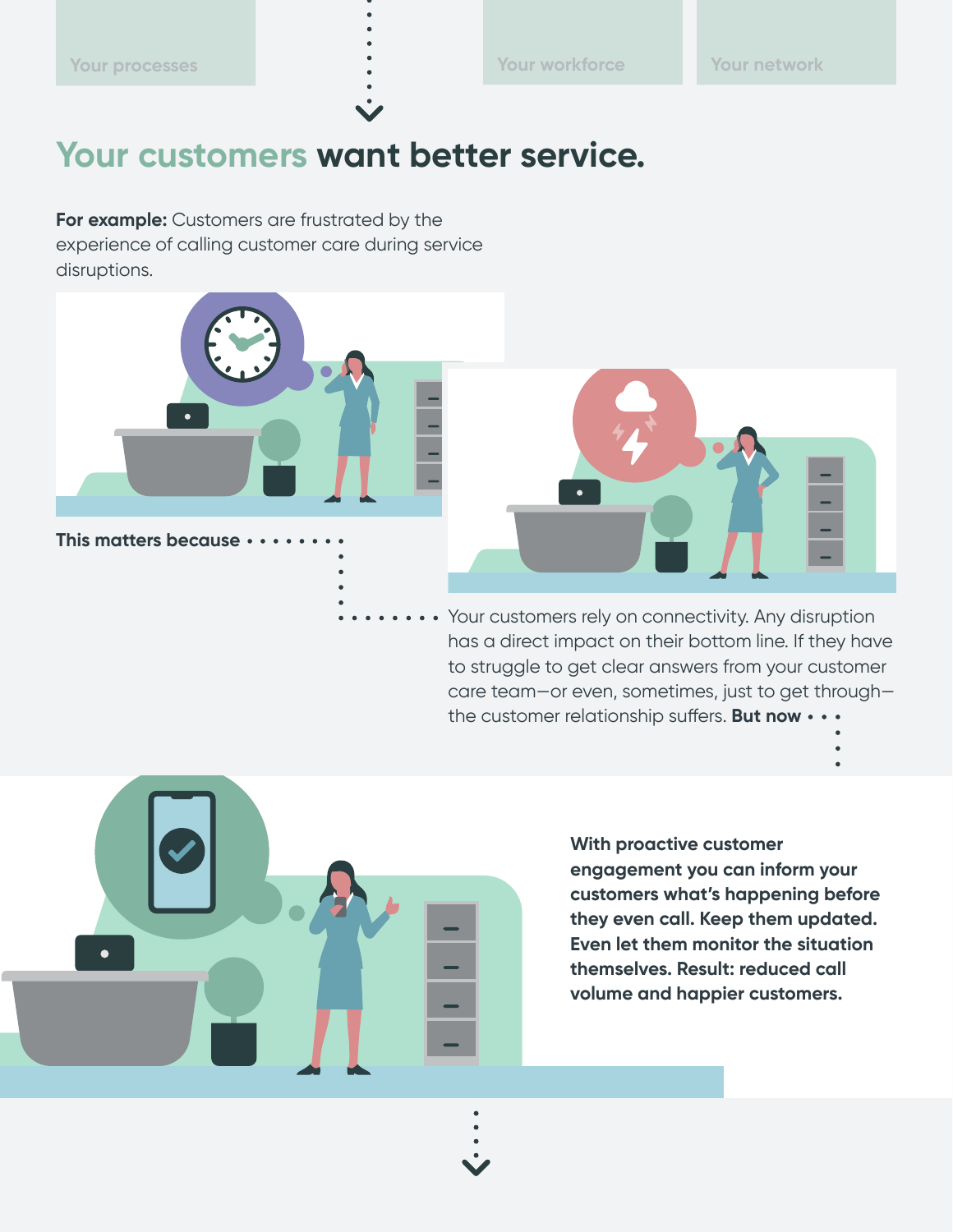# <span id="page-3-0"></span>**Your workforce wants a better work experience.**

**For example:** It takes way too long to onboard new employees.





**An integrated, personalized onboarding experience gives every new employee a fast and easy way to get oriented and established on your system.**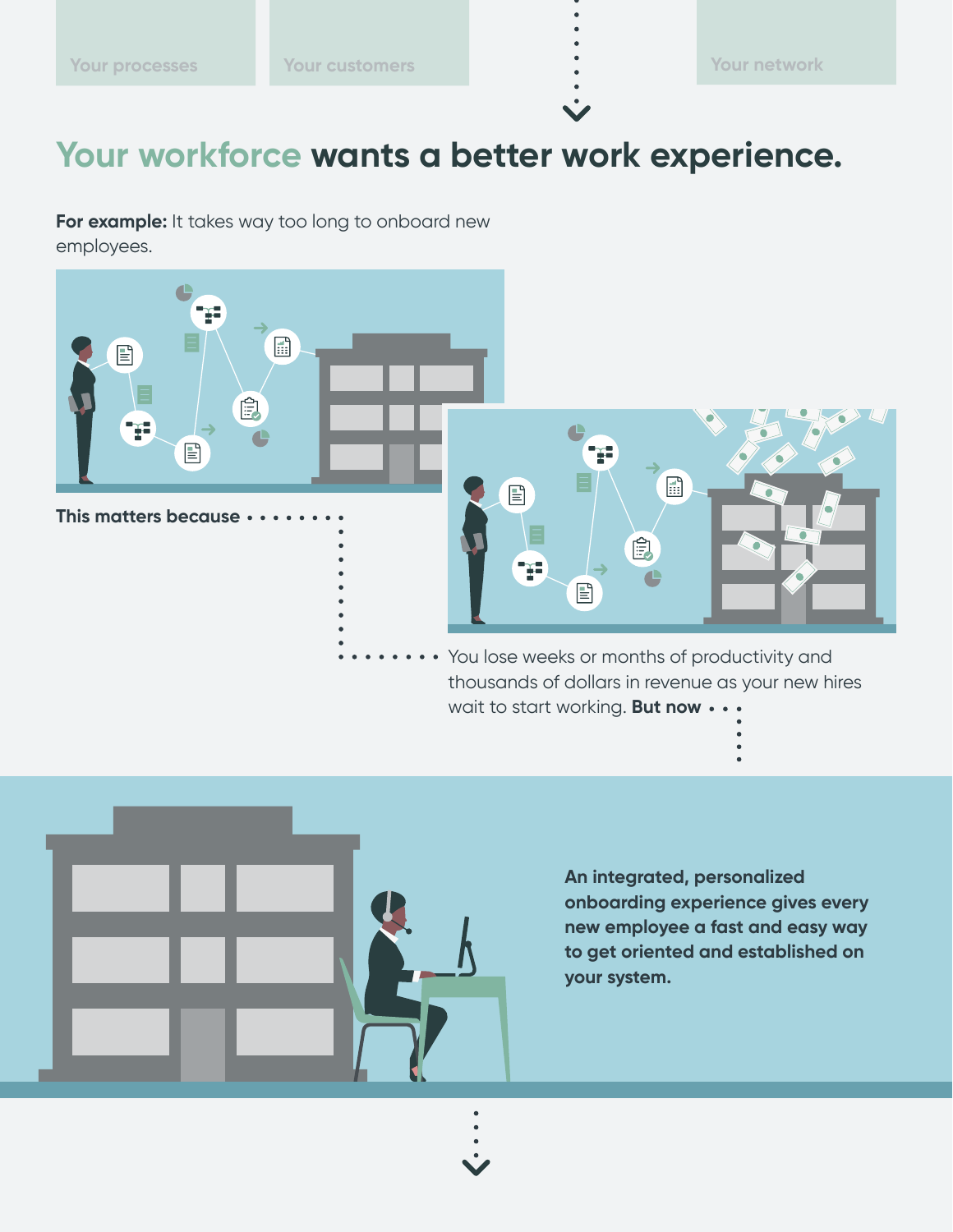### <span id="page-4-0"></span>**Your network needs front-to-back integration.**

**For example:** Network Operators have to swivel chair between a dozen different legacy apps to get a clear picture of a customer's environment.



network. That makes it much harder to engage customers effectively, identify issues and address service requests. But now  $\cdots$ 



**A single view of the network gives network operators end-to-end visibility and real-time network insights so they can maximize availability and quality of service."**